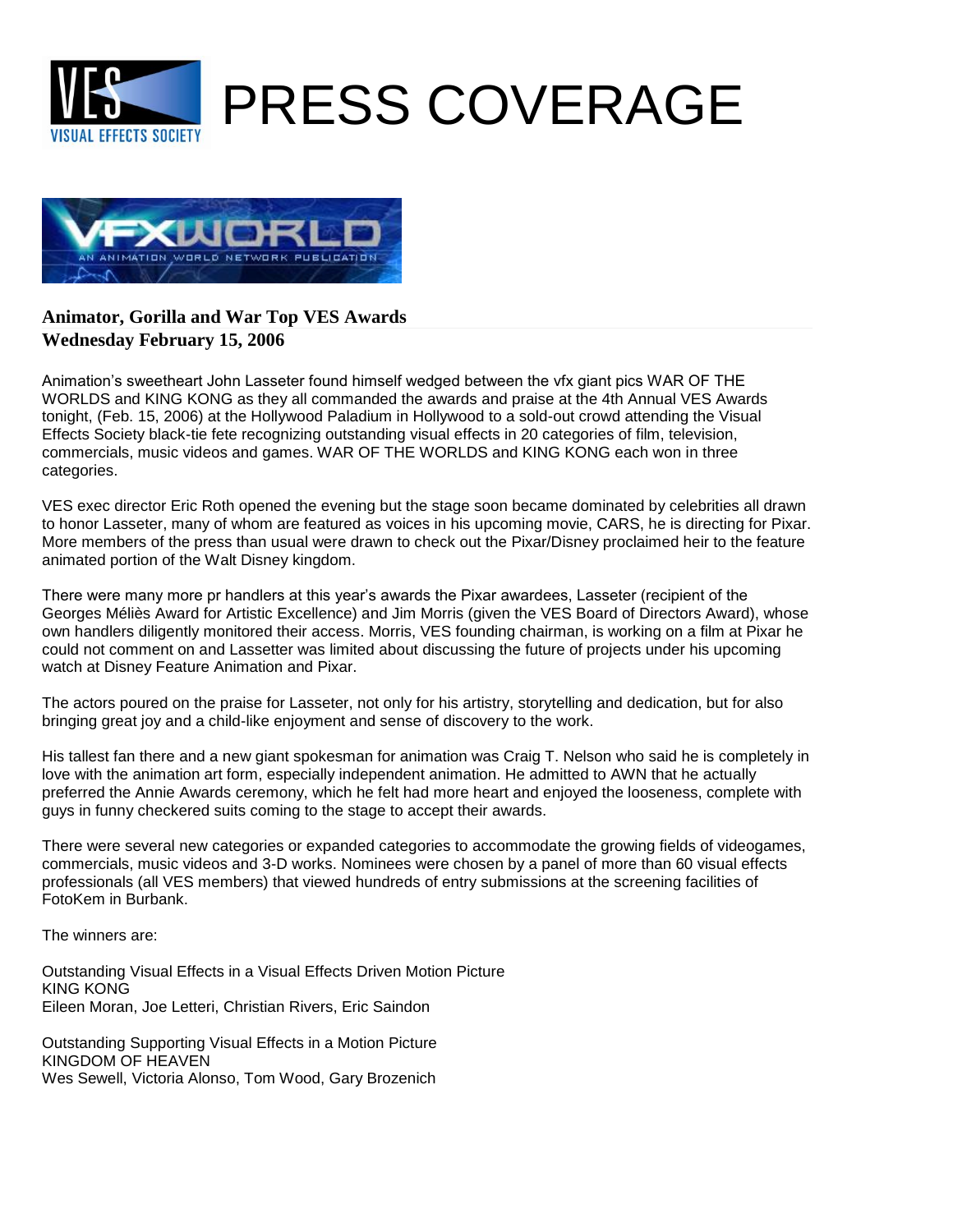

Outstanding Visual Effects in a Broadcast Miniseries, Movie or Special WALKING WITH MONSTERS Tim Greenwood, Jo Nodwell, Neil Glasbey, Darren Byford

Outstanding Visual Effects in a Broadcast Series ROME, "Episode 1" Barrie Hemsley, James Madigan, Duncan Kinnaird, Joe Pavlo

Outstanding Supporting Visual Effects in a Broadcast Program LOST, "Exodus Part 2" Kevin Blank, Mitchell Ferm, Eric Chauvin, John Teska

Outstanding Visual Effects in a Commercial Guinness "noitulovE" William Bartlett, Scott Griffin, Andrew Boyd, Dan Seddon

Outstanding Visual Effects in a Music Video Nine Inch Nails ONLY Eric Barba, Lisa Beroud, Jay Barton, Jim Gaczkowski

Best Single Visual Effect of the Year WAR OF THE WORLDS, Fleeing the Neighborhood Dennis Muren, Pablo Helman, Sandra Scott, Marshall Krasser

Outstanding Real Time Visuals in a Video Game NEED FOR SPEED MOST WANTED Habib Zargarpour, Greg D'Esposito, Eduardo Agostini, Colin O'Connor

Outstanding Pre-Rendered Visuals in a Video Game PRINCE OF PERSIA: THE TWO THRONES, The Battle Cinematic Jean-Jacques Tremblay, Raphael Lacoste, Kun Chang

Outstanding Visual Effects in a Special Venue Project MAGNIFICENT DESOLATION: WALKING ON THE MOON 3-D Jack Geist, Sean Phillips, Johnathan Banta, Jerome Morin

Outstanding Animated Character in a Live Action Motion Picture KING KONG, Kong Andy Serkis, Atsushi Sato, Guy Williams, Eric Saindon

Outstanding Animated Character in an Animated Motion Picture WALLACE & GROMIT: THE CURSE OF THE WERE-RABBIT, Gromit Loyd Price

Outstanding Animated Character in a Live Action BATTLESTAR GALACTICA, "Season 2," "Episode 03," "Fragged," Cylon Gary Hutzel, Andrew Karr, Gary Hughes, Allan Henderson

Outstanding Created Environment in a Live Action Motion Picture KING KONG, New York Dawn Attack Dan Lemmon, R. Christopher White, Matt Aitken, Charles Tait